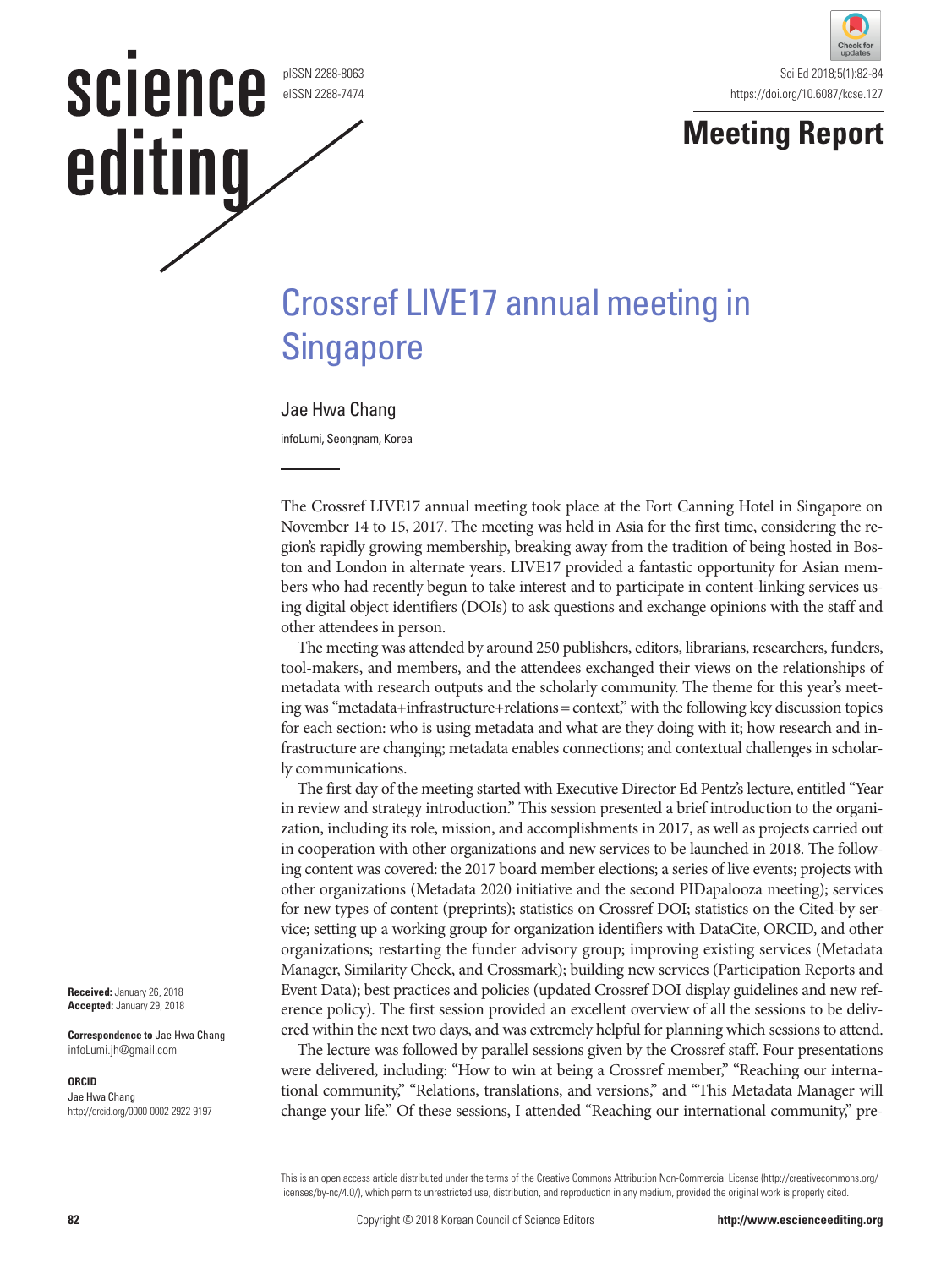sented by Rachael Lammey and Vanessa Fairhurst. Exchanges and collaborations among the member community are the key to Crossref's operation, since it is a membership-based organization. It also dedicates considerable resources to providing members with education and organizational training. For instance, webinars are available on diverse topics ranging from basic concepts to training on each specific service, some of which are even offered in local languages. Moreover, responding to the recent dramatic increase in new members from Eastern European countries such as Russia and Turkey and Asian countries such as South Korea, Indonesia, China, and Japan, the organization has held local live events in those areas to support education and the exchange of ideas among local members. Moreover, a community ambassador program will begin in 2018 with the goals of raising awareness of certain audiences or countries, promoting outbound education to both existing members and new audiences, and improving communication with and between non-English speaking communities. The roles and responsibilities of ambassadors will span from regular check-ins, staying up to speed, and creating blog posts to helping with local live events, translating, running webinars, member training, participating in betatesting, representing Crossref at select pre-agreed conferences, and engagement in community forums.

The afternoon parallel sessions consisted of "ARIA: a scholarly metrics information system for universities," "I4OC: the initiative for open citations," "What does data science tell us about social challenges in scholarly publishing," and "Exploring relationships with Event Data." I attended the ''Exploring relationships with Event Data" session presented by Madeleine Watson of Crossref, and found it very interesting. Discussions on scholarly research frequently occur outside of the publisher's platform on blogs, sharing services, social media, and other similar resources, and Event Data is a service that plans to provide a raw data record of these activities. The service is under development in tandem with DataCite, and will allocate DOIs for content collected from web services such as Twitter, Facebook, Wikipedia, ResearchBlogging, and Reddit, showing when the content was saved, shared, liked, referenced, or commented on. Since the data will be collected in the raw format, publishers and publisher platforms, journal editors, Altmetrics and other service providers, funders, bibliometricians, and the research community will be able to process the data according to their goals. The beta version is now available on the Crossref website, and I cannot wait to try it out.

At the plenary sessions, I was intrigued by John Chodacki from the California Digital Library, who gave a lecture on "Metadata 2020: what could richer metadata enable?" Metadata 2020 is an initiative that is focused on helping publishers

# science editing

and other content providers and brokers not just to create deposits, but also to think more about the actual quality of the metadata that they are depositing. It is a collaboration across multiple communities such as publishers, funder organizations, service providers, librarians, and researchers. Its goal is to focus on three main areas to create richer, connected, and reusable metadata. In this initiative, each discussion group defines the characteristics of metadata and issues in depositing and using metadata, then develops best practices to resolve the issues.

My favorite morning session on the second day was a smaller interactive session where participants gathered into small groups and had a free discussion about topics of their own choice. Three main sample topics were suggested: "Bring your ethics issues to discuss with COPE," "Your Similarity Check questions answered," and "Use Crossmark to convey evidence of trust." However, each group could select any topic of its members' common interest and have an in-depth discussion. I joined the "Use Crossmark to convey evidence of trust" group led by Jennifer Lin, in which participants asked questions about the Crossmark service and made suggestions for improvements. I was also able to beta-test the new "Participation Reports for Publishers" service scheduled to be launched in 2018, with Vanessa Fairhurst, a Crossref staff member. Participation Reports will be provided on the 'Dashboard,' where publishers can see what metadata they are depositing and what metadata could be deposited to take advantage of this possibility and submit this richer metadata to Crossref. I suggested opinions on the screen design, user interface, menu, and improvements. I will be curious to see how many of my suggestions will be reflected in the final version and to hear members' opinions about this service.

My favorite session in the afternoon was "The OI Project: disambiguating affiliation names" by Paul Peter of Hindawi, who is a working group member of the OI Project. OI means organization identifier. He introduced the ongoing OI Project. At the moment, Crossref can only collect institutional information from authors in free text format. This introduces errors and inconsistencies, making it hard to comprehensively track research output from different universities. To this end, Crossref is developing an identifier for the affiliations of organizations and researchers in cooperation with ORCID and DataCite that would be similar to DOI as an identifier for articles or ORCID for researchers. I believe it would be useful for researchers to describe their affiliations and to match organizations with articles they produced, and this would be facilitated by organizations and departments having their own standard identifiers. I enthusiastically look forward to the launch of this service.

One of the things I found most impressive in this annual